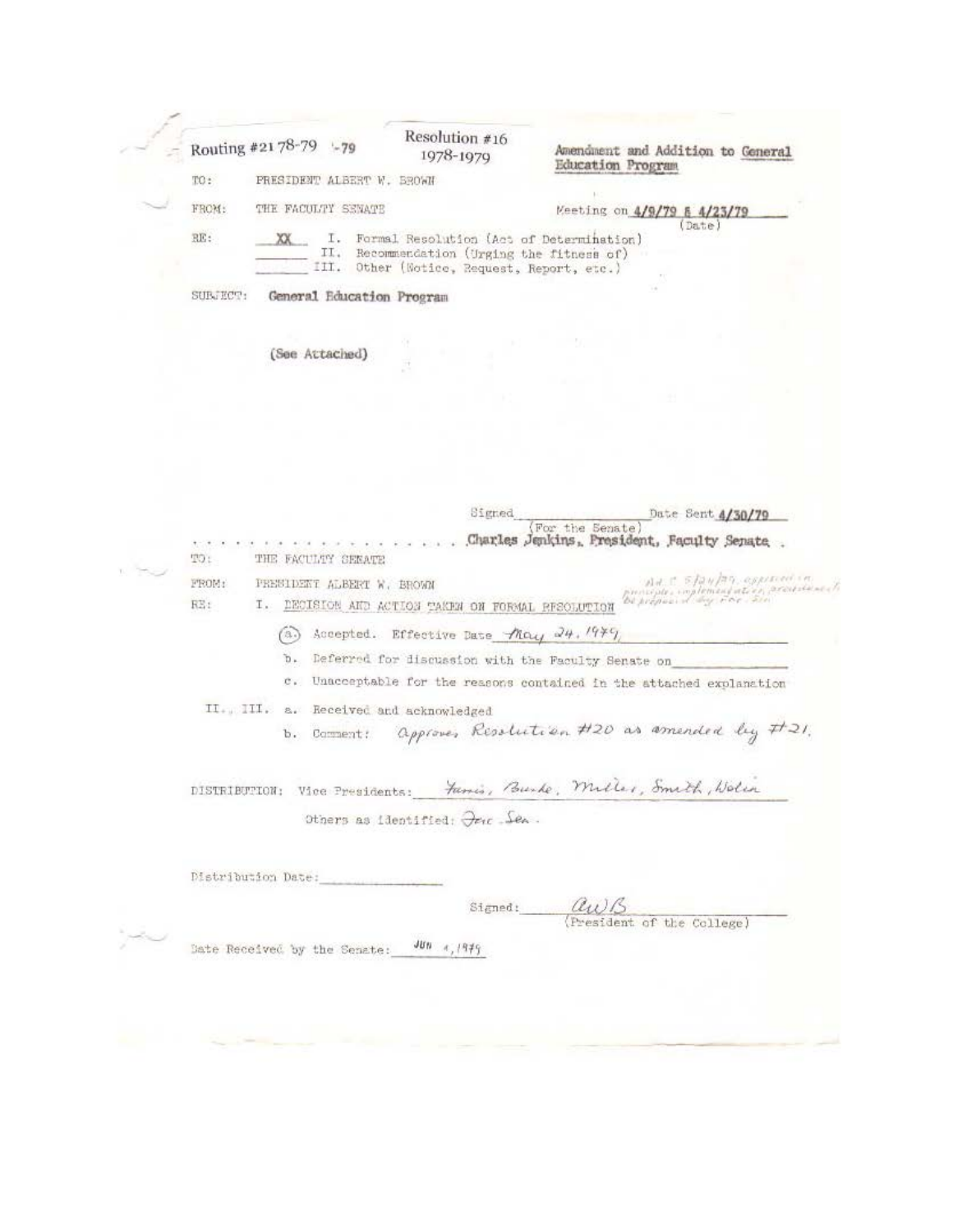### Resolution #21, 1978-#9

 $\mathbf{A}^{\text{CFT}}$ 

#### General Education Program

#### Faculty Senate Meeting 4/9/79

Amendment to General Education Program, p.5, last paragraph preceding the heading "General Education Curriculum":

The following requirements for the baccalaurente degree<br>shall be completed in place of the present Communication Arts<br>and Liberal Arts Core Distribution requirements at such time and for such entering students as the Coordinating Committee and for Such entering statents as the Coordinating community<br>for General Education shall determine, not to be implemented<br>later than Fall Semester, 1980. The Coordinating Committee<br>has the responsibility of determining whe

#### Faculty Senate Meeting 4/23/79

Be it resolved that the General Education Coordinating Committee will recommend to the Faculty Senate policies for the implementation of the General Education Program.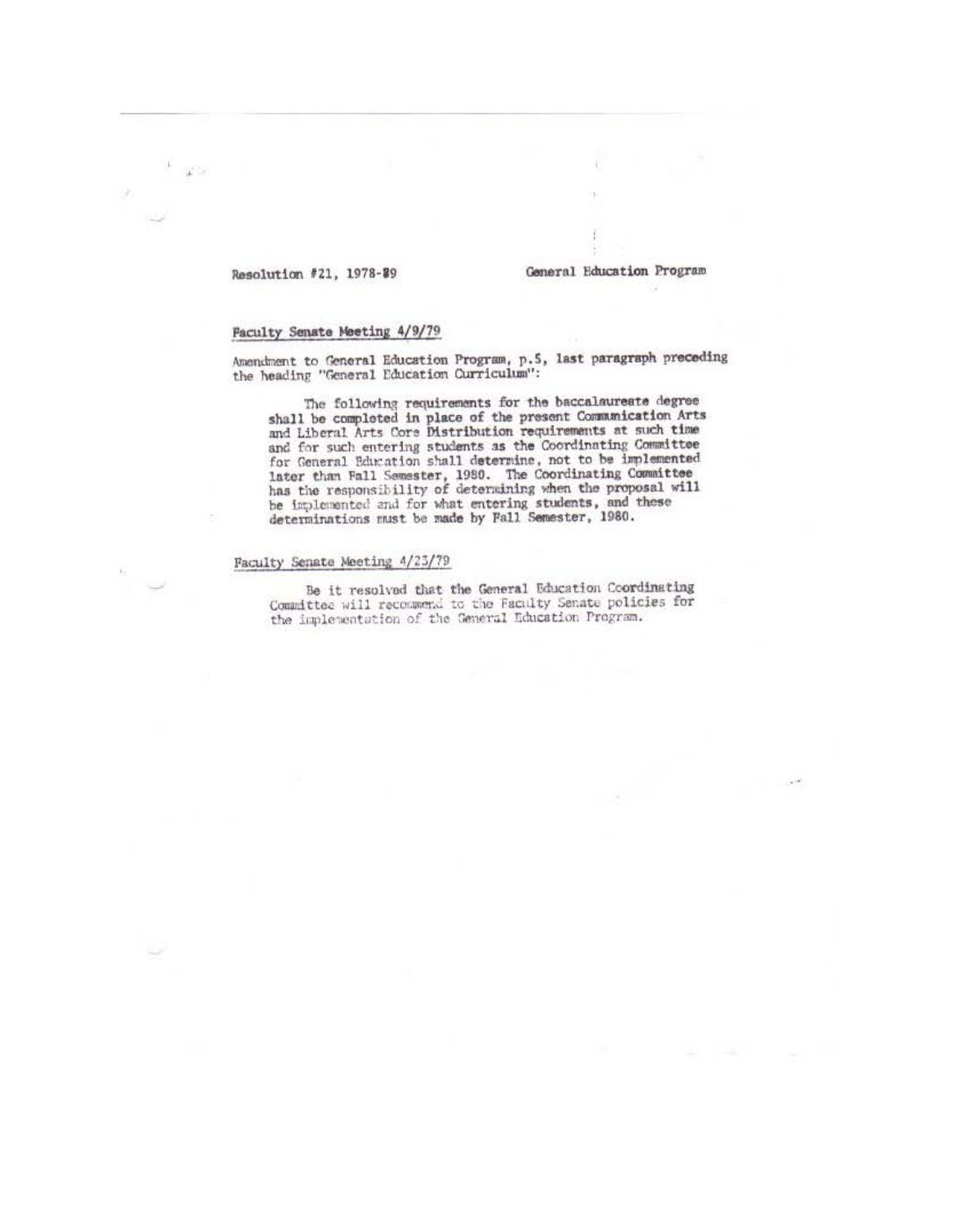|                | $3 - 79$<br>Routing #20 78-79                     | General Education Program                                                                                                               |
|----------------|---------------------------------------------------|-----------------------------------------------------------------------------------------------------------------------------------------|
| $\mathcal{D}:$ | PRESIDENT ALBERT W. BROWN                         |                                                                                                                                         |
| FROM:          | THE FACULTY SENATE                                | Meeting on<br>Anmil                                                                                                                     |
| RE:            | XX                                                | I. Formal Resolution (Act of Determination)<br>II. Recommendation (Urging the fitness of)<br>III. Other (Notice, Request, Report, etc.) |
| SUBJECT:       | General Education Program                         |                                                                                                                                         |
|                | (see attached)                                    |                                                                                                                                         |
|                |                                                   |                                                                                                                                         |
|                |                                                   |                                                                                                                                         |
|                |                                                   |                                                                                                                                         |
|                |                                                   |                                                                                                                                         |
|                |                                                   |                                                                                                                                         |
|                |                                                   | Signed<br>Date Sent higher<br>(For the Senate)                                                                                          |
| TO:            | THE FACULTY SENATE                                | .Charles Jenkins, President, Faculty Senate .                                                                                           |
| FROM:          | PRESIDENT ALBERT W. BROWN                         |                                                                                                                                         |
| BE:            | I. DECISION AND ACTION TAKEN ON FORMAL RESOLVTION | Accepted. Effective Date May 24, 1979 (See Res #21 for)                                                                                 |
|                | $\mathfrak{a}$                                    |                                                                                                                                         |
|                | с.                                                | Deferred for discussion with the Faculty Senate on May 7, 1979<br>Unacceptable for the reasons contained in the attached explanation    |
|                | II., III. a. Received and acknowledged            |                                                                                                                                         |
|                |                                                   | b. Comment: General Education Committee with V.P. Fasses and<br>appropriate staff will respond to the apecufic insures runsed           |
|                | DISTRIBUTION: Vice Presidents:                    |                                                                                                                                         |
|                | Others as identified:                             |                                                                                                                                         |
|                |                                                   |                                                                                                                                         |
|                | Distribution Date:                                |                                                                                                                                         |
|                |                                                   | aws<br>Signed:                                                                                                                          |
|                |                                                   | (President of the College)<br>$\frac{4}{23/79}$<br>6/4/79                                                                               |
|                | Date Received by the Senate:                      |                                                                                                                                         |
|                |                                                   |                                                                                                                                         |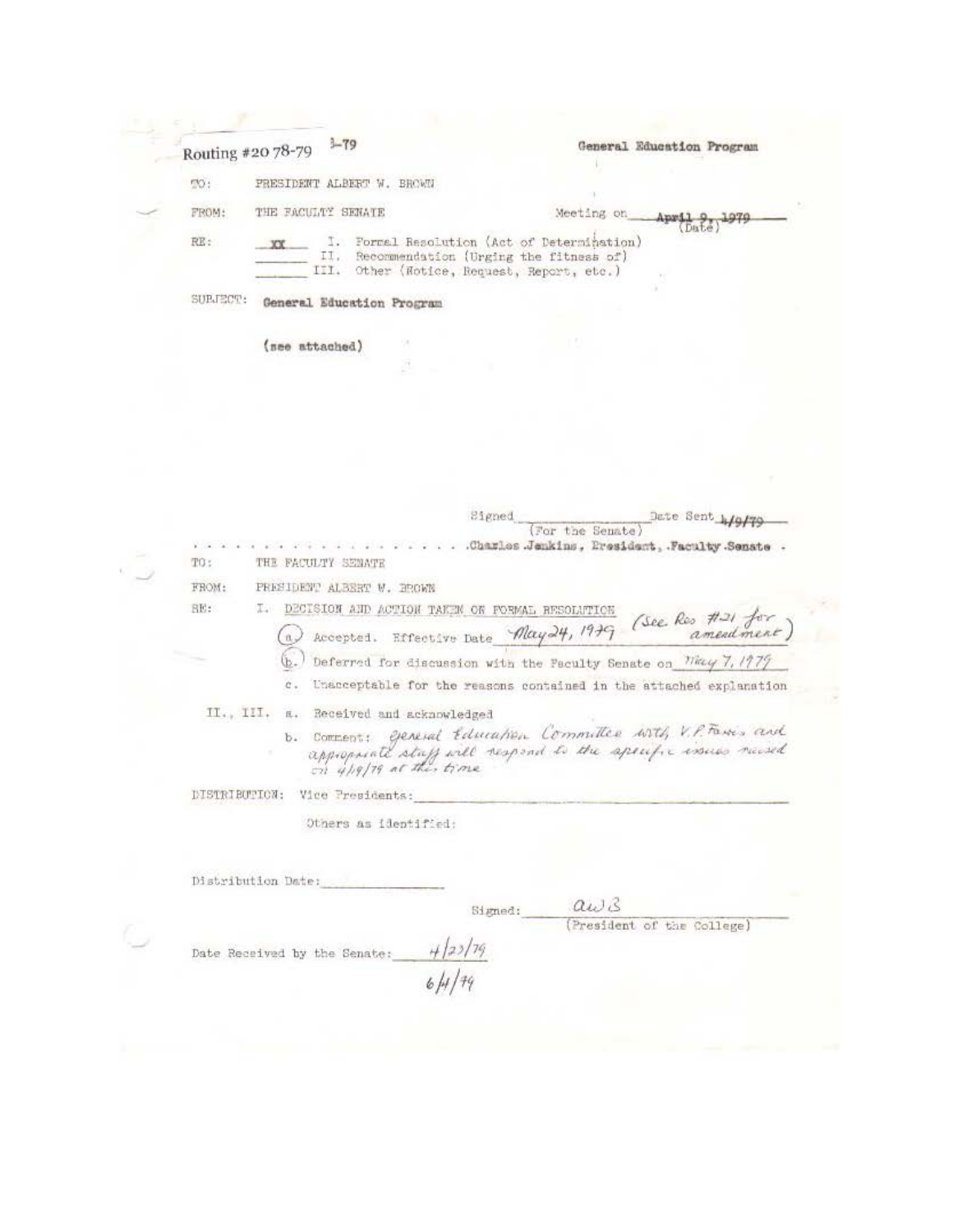Resolution #20, 1978-79 Senate mtg. 4/9/79

#### GENERAL EDUCATION PROGRAM

#### Introduction

During the fall of 1976 the College at Brockport initiated a comprehensive review of its undergraduate general education program. The Task Force of 1976-77 articulated a set of general goals for this element of the curriculum and found Brockport's present Liberal Arts Core Requirement "seriously deficient" as a means of achieving those educational purposes. The 1977-78 Task Force continued the review process with the aim of developing a program more likely to achieve the goals and purposes of general education. In undertaking this effort the Task Force operated within a set of parameters which included the following:

- 1. The program will address the goals of general education as formulated by the 1976-77 Task Force.
- 2. The program will take account of the skills, knowledge, and habits of mind which the students have acquired prior to their entry at Brockport.
- 3. The program will address the problem of transfer student articulation. 4. The program will address itself to the question of cognitive skills verbal and computational.
- In number of hours the program will not impinge on any present 5. concentrations.
- 6. The program will not require any additional resources beyond those currently available to the institution. Nor will the resources needed for the proposed program impede the viability of the academic concentrations.
- 7. The curriculum of the proposed program will have its own integrity and identity.

In the fall of 1978 three subcommittees were appointed by the liaison committee to review, develop, and make recommendations to the Undergraduate Academic Policies Committee of the Faculty Senate. This committee reviewed and compiled the following recommendation for a change in policy.

#### Statement on Goals

The general education component of the undergraduate degree program, as distinct from the concentration portion of the college experience, has two distinguishing features. The first is its constituency, for a general education experience should be required in some form of all Brockport students. It is that portion of the undergraduate curriculum which includes a certain commonality of experience and helps to define the extent and nature of the intellectual community. Thus the importance, indeed the centrality, of general education to Brockport's Statement of Mission is affirmed.

Secondly a general education program is distinguished by its scope. It is broadly representative of major areas of learning rather than narrowly specialized. While the "free elective" portion of the general education program can be explicitly tailored to individual student needs and interests, the "core" portion of a general education program focuses on those skills and understandings most essential for lifelong learning, a common citizenship, and active, productive participation

 $-over-$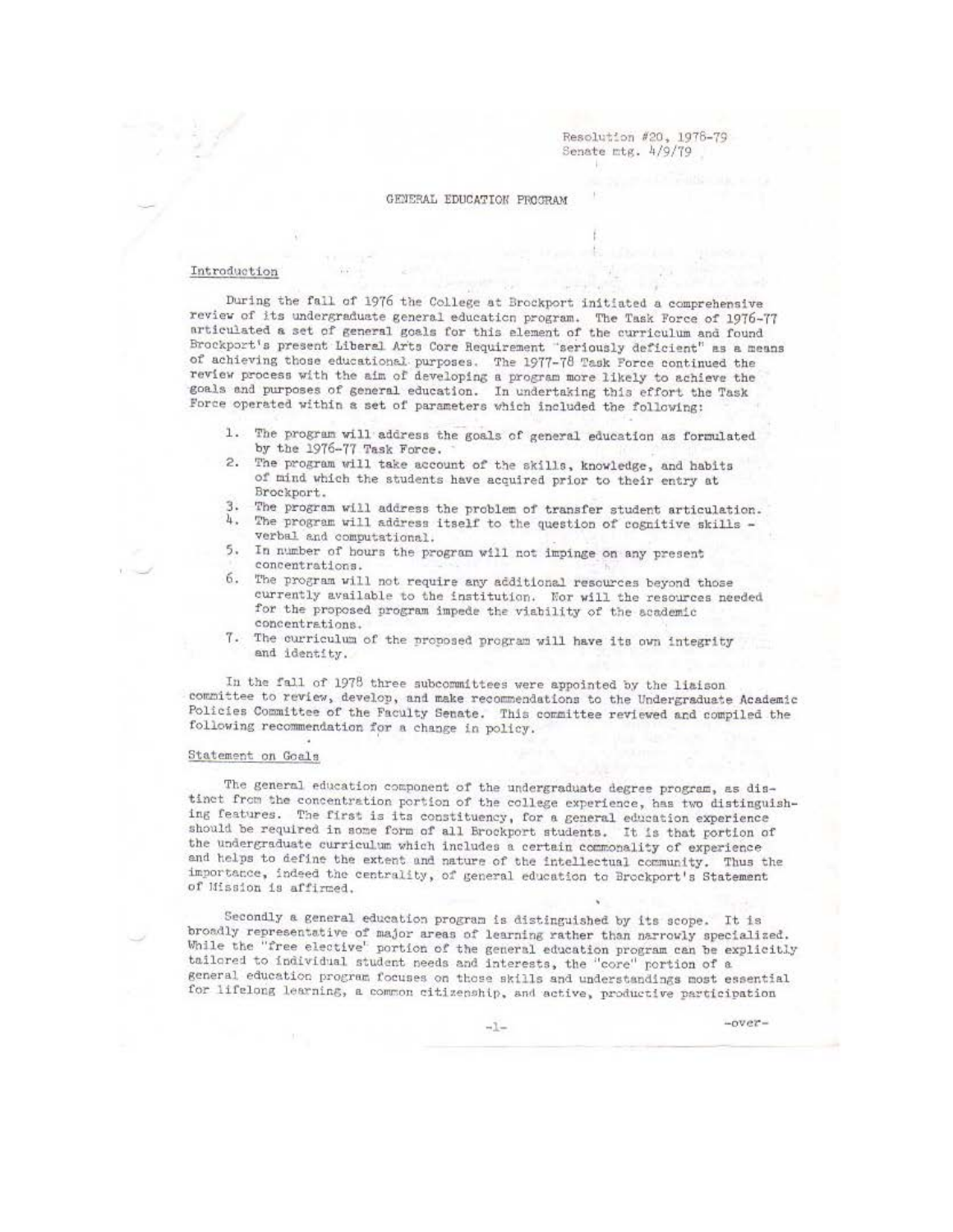in society. And while the major field aims more at disciplinary competence and/or occupational preparation, general education is more concerned with enabling students to view their concentration and themselves in larger and more meaningful

The following goals command wide assent and embody a variety of curricular implications. They are listed in no necessary order of priority.

Coal I: The general education program should focus explicitly on skill development of at least two types. There are first those general intellectual skills of problem identification, analysis, and solution; and secondly, communication skills (verbal and non-verbal modes). Rationale: This may in fact be one of the more important ways in which the general education curriculum can contribute to the concentration and to the career goals of our students, for these are skills that are useful, indeed essential, in almost any academic major and vocational

Coal II: The general education program should help produce broadly educated persons by exposing them to "ways of knowing" and "modes of inquiry" which have been found useful in comprehending our universe and expressing insight and feelings about it. Rationale: Such breadth of exposure should help students become aware of the extent and limits of their knowledge, and the strengths and limitations of the various methods of inquiry available.

Goal III: The general education program should enable students to recognize the contribution of a variety of disciplines to the understanding of a topic. Rationale: If a "vision of the whole" is no longer possible for 20th century man, it should be feasible to encourage "wholistic thinking" in limited areas and thus disclose something of the complexity of the world.

Coal IV: The general education program should aim, where appropriate, at developing students' capacity to think critically and creatively about the moral and ethical implications of the subjects they study. Bationale: This is a particularly important ability in a modern democratic and pluralistic society where individual alternatives are so many and pressing social choices, at least in part, are a matter of citizen input.

Goal V: The general education program should work toward enhancing our students' sophistication and awareness of the world and provide them with the ideas and knowledge necessary for its understanding. Rationale: These are qualities necessary for informed persons to cope with the competing sources of information, a culturally plural society and an international context which increasingly impinges on our national life.

Goal VI: The general education program should attempt to serve as an intellectual focal point for the college community and an arena of common discourse and purpose for all faculty members and students. Rationale: A general education program to which many people contribute might help restore, at least in part, a sense of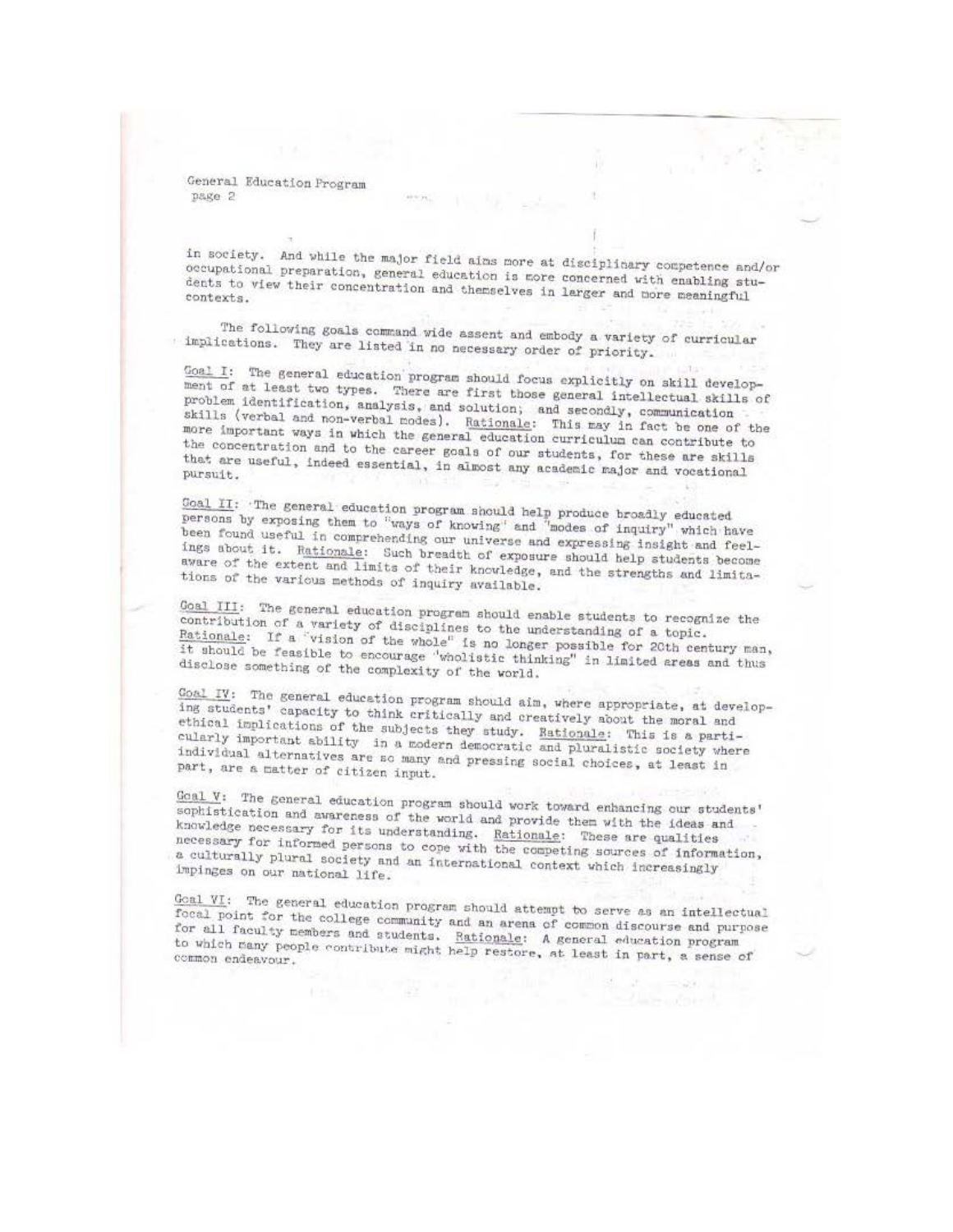Goal VII: The general education program should provide students with an opportunity to explore a variety of fields, preparatory to making an occupational commitment. Rationale: Occupational choices are among the most critical and far reaching personal and moral choices persons must make during their lifetimes.

Goal VIII: The general education program should provide students with the opportunity to obtain knowledge and develop skills contributing to the satisfying enjoyment of leisure. Rationale: The winning of leisure time for personal development and enjoyment has been one of the great goals of our civilization, being deeply rooted in our concept of the requirements of a good life and the development of well-rounded persons.

Goal IX: The general education program should introduce students to the ideals and standards of excellence, of creative endeavor, of scholarship and service by providing them with opportunities to engage in such activities by personal association with scholars. Rationale: An appreciation of the ideals of scholarship, e.g., impartiality, accuracy, rationality, both for their sakes and for the sakes of consequent behavior are the universally recognized hallmarks of educated persons.

20 miles

#### Rationale for Change

Following its deliberations on the goals of a general education program, the Task Force undertook a review of the present general curriculum in an effort to determine the extent to which current efforts support these goals. In this review, the Task Force focused on the existing Liberal Arts Core Requirements (LACR). While the core is not entirely synonomous with general education as defined by the Task Force (core and electives), it is, however, the only curricular structure in the general education erea subject to programmatic evaluation. Our findings are presented in the following observations:

A. Current Liberal Arts Core Requirements lack an adequate rationale.

**THIRSE** 

A survey of existing literature disclosed no clearly identified goals for the core curriculum. The 1975-76 Campus Master Plan does contain statements which appear to address many of those principles embodied in the Task Force goals. However, neither the Undergraduate Academic Policies Handbook nor the 1975-76 Coruna Master\_Plan provide any compelling explanation of what the college expects of its students in the core portion of their program. We believe that the goals of general education need to be stated succinctly, cogently, and frequently if our students are to take this element of their education with the seriousness it deserves. The lack of such an articulated rationale doubtless enhances student perceptions of the core as a series of the hurdles to be endured or evaded while getting on with the more serious business of their concentrations.

Present Liberal Arts Core Requirements do not substantially satisfy the B. general education goals established by the Task Force.

1. The first deficiency involves Goal I and the question of skill development. While the present requirements demand completion of two courses in Communication Skills, they do not assure any proficiency in computational skills,

 $-0$ ver $-$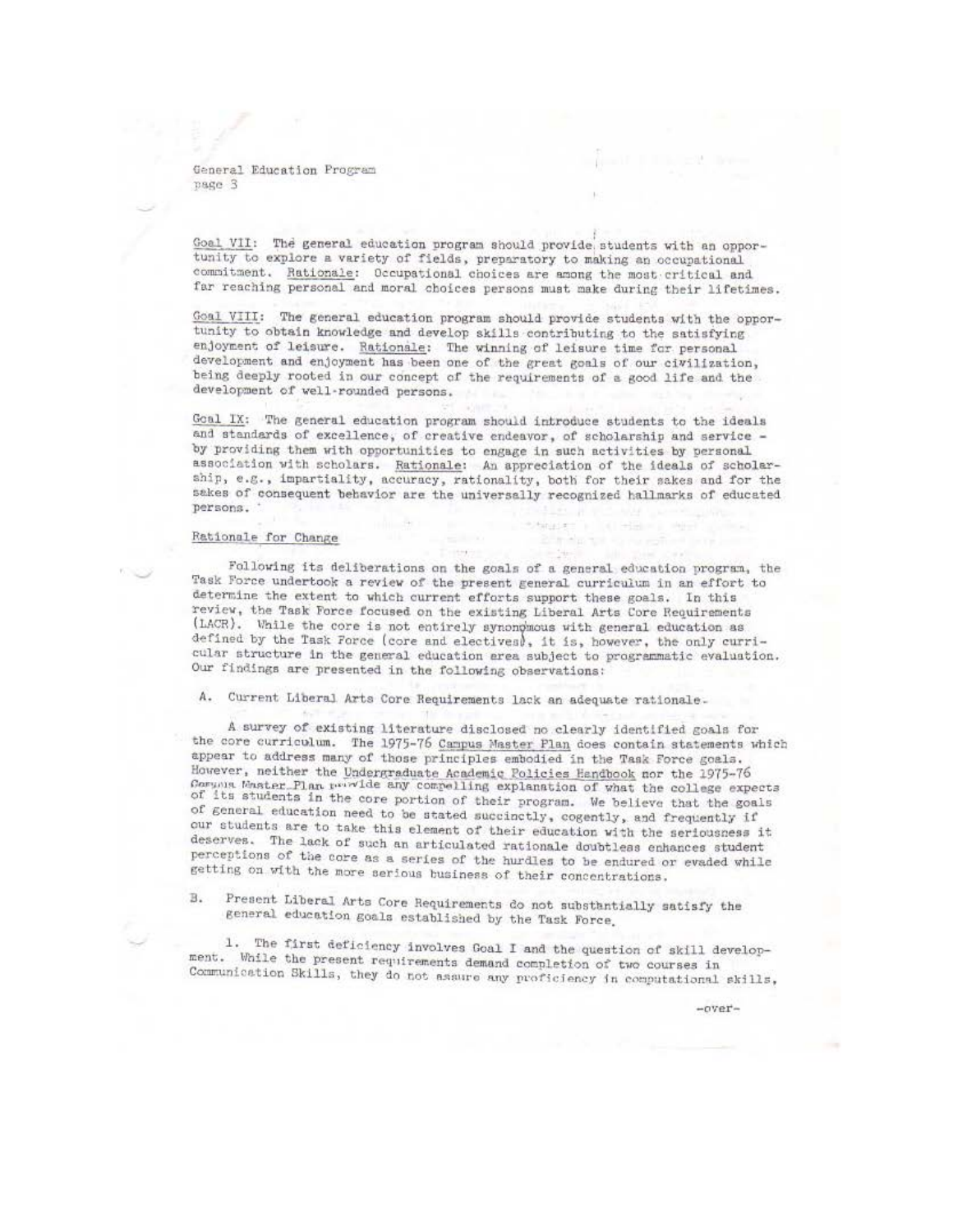an essential part of effective communication. And while individual courses may address the skills of problem identification, analysis and solution, the present LACR does not establish these skills as a necessary focus on a general education program.

2. The LACR does not foster the kind of intellectual community to which Goal VI is directed nor the interdisciplinary understandings envisaged in Goal III. During the current semester, the college offered over 600 courses that satisfied LACR requirements. This "smorgasboard" approach to general education lacks philosophical integrity, for it permits an almost infinite number of cores to be fashioned haphazardly from a multitude of disciplinary courses by the students as they make their individual ways through college. Thus there is seldom generated any sense of educational community, any recognition of the common frontiers of learning or any perception of the mutual concerns shared by liberally educated men and women. Indeed, the present LACR appears to have been created with no reference at all to the goal of building an educational community, and this, we believe, is one of its most serious weaknesses.

3. The LACR lacks any explicit concern for the moral and ethical dimensions of intellectual inquiry highlighted in Goal IV. Recent events in our nation's history have generated a renewed demand that education go beyond the conveyance of facts and technology by creating an awareness of the "moral choices" that confront society and the individuals who comprise it. With this demand the committee is in agreement. We do not, of course suggest that any particular ethical or moral system be inculcated but simply urge that students be persistently reminded of the moral dimensions to practically everything they study. While individual courses no doubt address these issues, the core requirements do not seem to have been constructed with this goal in mind.

4. The Task Force has concluded that the general education portion of the undergraduate program should have a certain distinctive character and an integrity of its own. The current LACR, however, affords no such distinctiveness or integrity to the core curriculum. Nowhere is there an effort to distinguish between courses designed for specific major or career goals and those more appropriate for general education. Thus while the handbook on Undergraduate Academic Policies urges students to complete their core by the end of the Sophomore year, it advises those who have not done so to use upper level courses for their core. A sampling of May, 1976 Brockport graduates suggests that a substantial number of our students do in fact delay completion of their core, including communication courses, until their Senior year. We question whether the "broad liberal arts education to which the core is devoted can be adequately ensured through the taking of 9 courses chosen from a menu of over 600 offerings which vary videly in their purpose, clientele, and level of presentation. Anything is possible within such a system, but very little, except distribution, is ensured.

Current core requirements depend for their effectiveness on thorough advise-C. ment, which is not provided for and certainly not required for our students.

With a maximum of choice, the sollege furnishes a minimum of guidance for the making of wise curricular decisions. It is here that the system is at its weakes' for unless students actively seek - and receive - competent advice, they can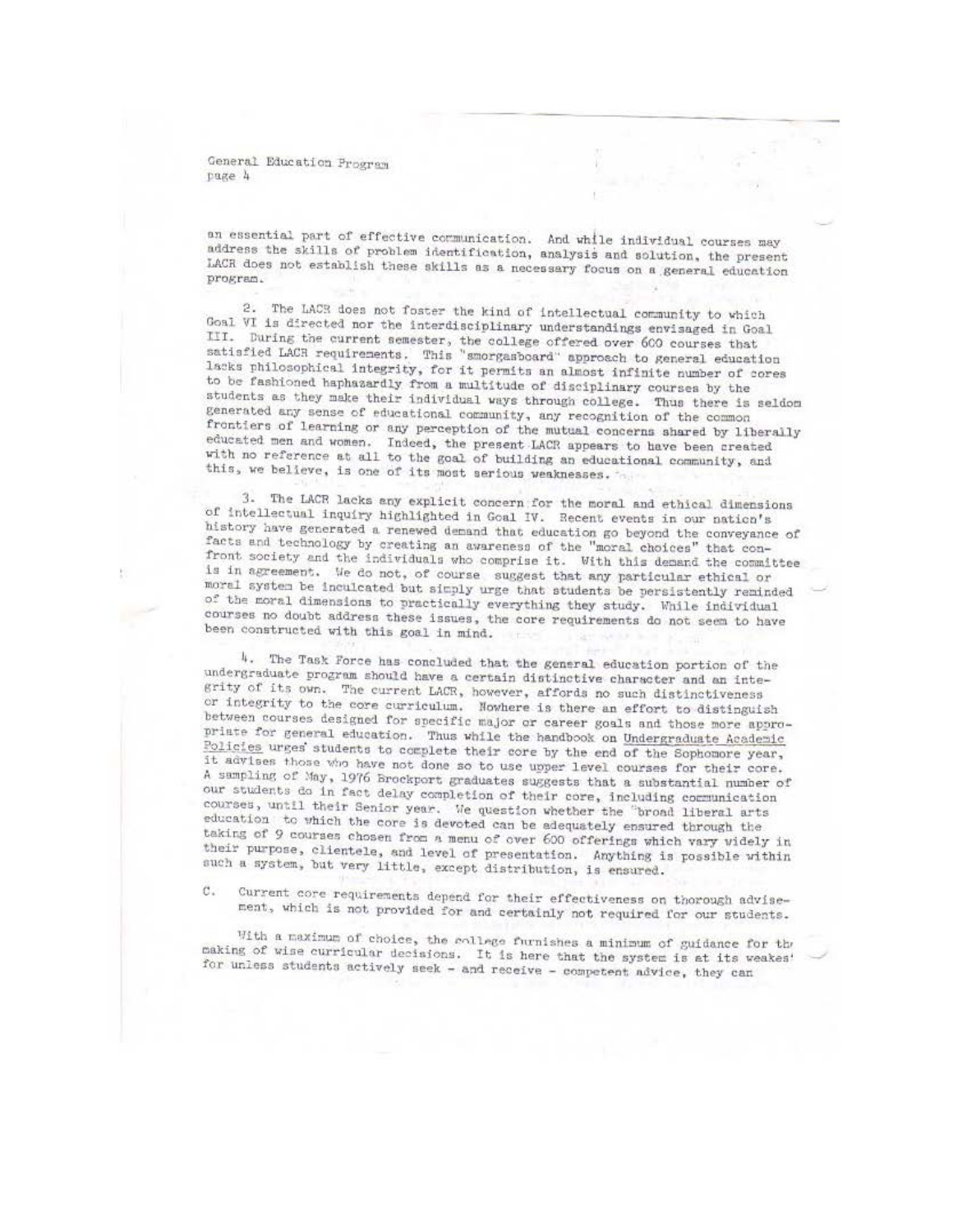#### $B.$ Cognitive Skills

- 1. This component shall involve instruction in two areas: a) communication skills, and b) quantitative skills. This instruction will be based on the objectives for Cognitive Skills appended. Upon entrance to Brockport the level of each student's skills in these two areas will be evaluated. On the basis of this evaluation, the student will be placed in one of the following levels in each area:
	- A level the student needs support from the Learning Skills Center and/or preparatory courses before and/or in addition to registration in appropriate Level B course(s).
	- B level the student should take the course designed to develop the competencies in the area.
	- C level (Quantitative Skills only) the student should take one of a designated list of courses designed to reinforce the competencies in that area.
	- D level the student may waive the requirement by passing a competencybased exam in the area.
- 2. Level B courses shall be designated as follows:
	- a. Communication Skills I (3 credits) will involve instruction in basic expository writing and critical reasoning skills.
	- b. Communication Skills II (3 credits) will reinforce the skills addressed in CS. I and initiate instruction in oral communication skills, non-verbal communication skills and media analysis.
	- c. Quantitative Skills (3 credits) will involve instruction in mathematical skills and data analysis.
- 3. Level B courses will be housed in the department best suited to coordinate instruction in that area. Such departments will house and develop courses in their area subject to approval by the Coordinating Committee for Ceneral Education. However, teaching of Cognitive Skills courses will be open to all qualified faculty, subject to the approval of the General Education Coordinating Committee and the department housing the course. The housing department will provide inservice support to all faculty teaching the skills course. FTE credits will remain with the department of origin of the individual faculty nember.
- 4. Competency-based final examinations will be developed for each of the Level B and C courses and will be common to all sections of the courses. Students eligible to test out of either of the Communications Skills or Quantitative Skills areas (Level D) will take the final exam(s) relevant to that area. The student is required to pass competency-based final examinations for Level B and C courses.

 $-0$ ver $-$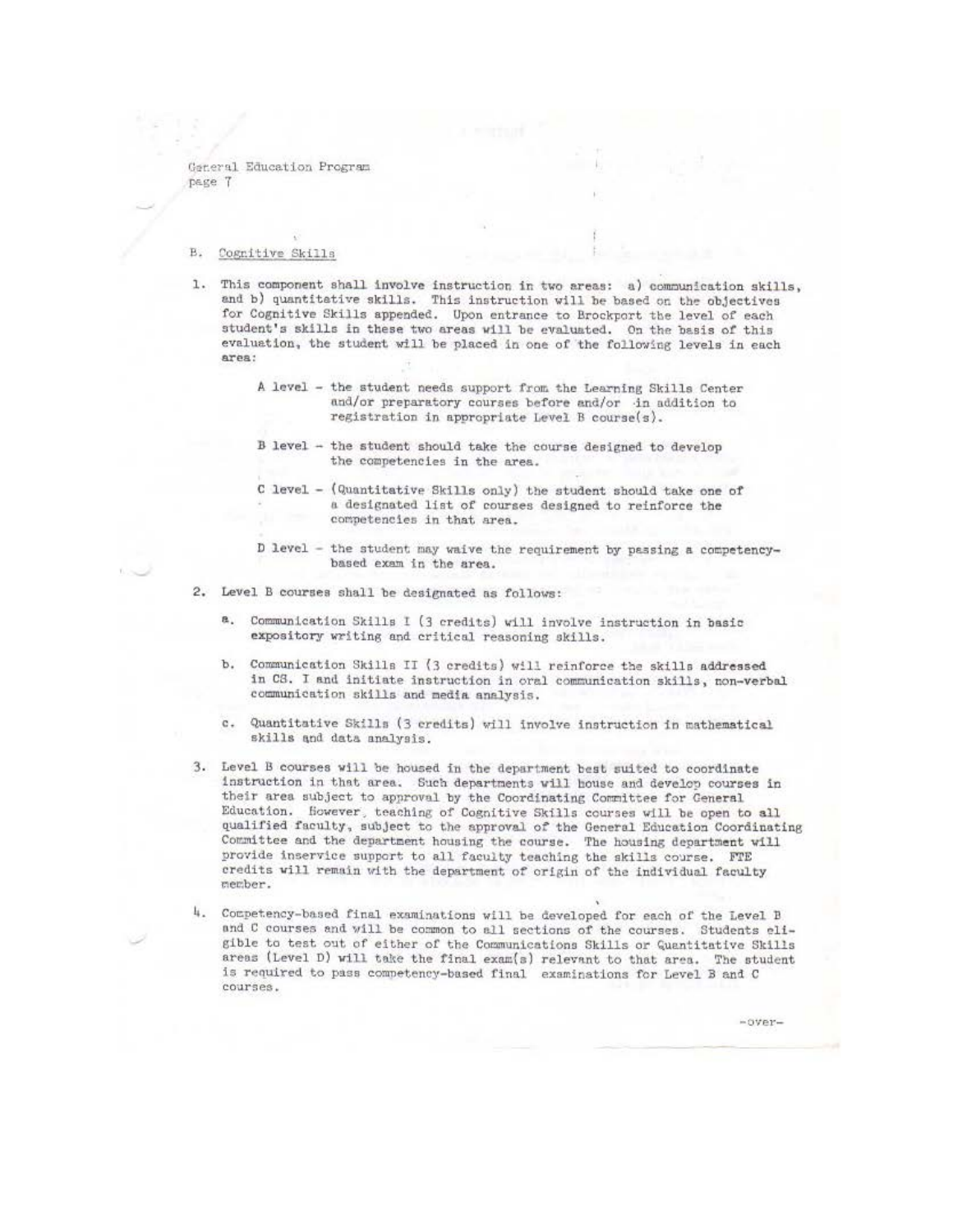# C. Breadth Component: 24 credits minimum

The following conditions will govern this component of the general education program.

1. Students will be required to complete eight (8) courses in this component, two courses in each of the following categories:

- a. Arts
- b. Humanities
- $\mathbf{c}$ . Social Sciences
- d. Natural Sciences and Mathematics

2. All courses in this component shall explore the modes of inquiry and basic organizing principles characteristic of the disciplines or area involved. Each course shall attempt to compare the issues it addresses, the methods it employs and the perspectives it generates to those of other areas or disciplines.

3. Each course in this component should seek both to exemplify and to inculcate the ideals and standards of academic excellence.

4. All courses in the breadth component will be taught in such a manner as to afford opportunity for student discussion and writing integral to the course and subject to qualitative evaluation. Normally this will require a limitation of enrollment.

5. Within each area, no more than one course may be taken from a single curricular unit.

6. In multi-section courses, it is to be expected that the several sections may differ in emphasis and choice of content, though all sections of a single course should share a set of explicit educational goals, explore a range of common issues, and seek to develop a set of similar skills.

7. Each curricular unit may offer a maximum of four courses in this component and may apply to have a particular course listed in any one of the four areas indicated. Additional interdisciplinary courses may be approved by the General Education Coordinating Committee.

8. At least one course in the Natural Sciences and Mathematics area requirement must include substantial laboratory or field experience.

9. At least one course in the Fine Arts area requirement must include substantial studio experience, with an emphasis on the integration of practice and theory.

10. All courses in this component shall be at least three credit hours.

11. All courses in this component shall be submitted to and approved by the Coordinating Committee of the General Education Program on the basis of criteria established herein.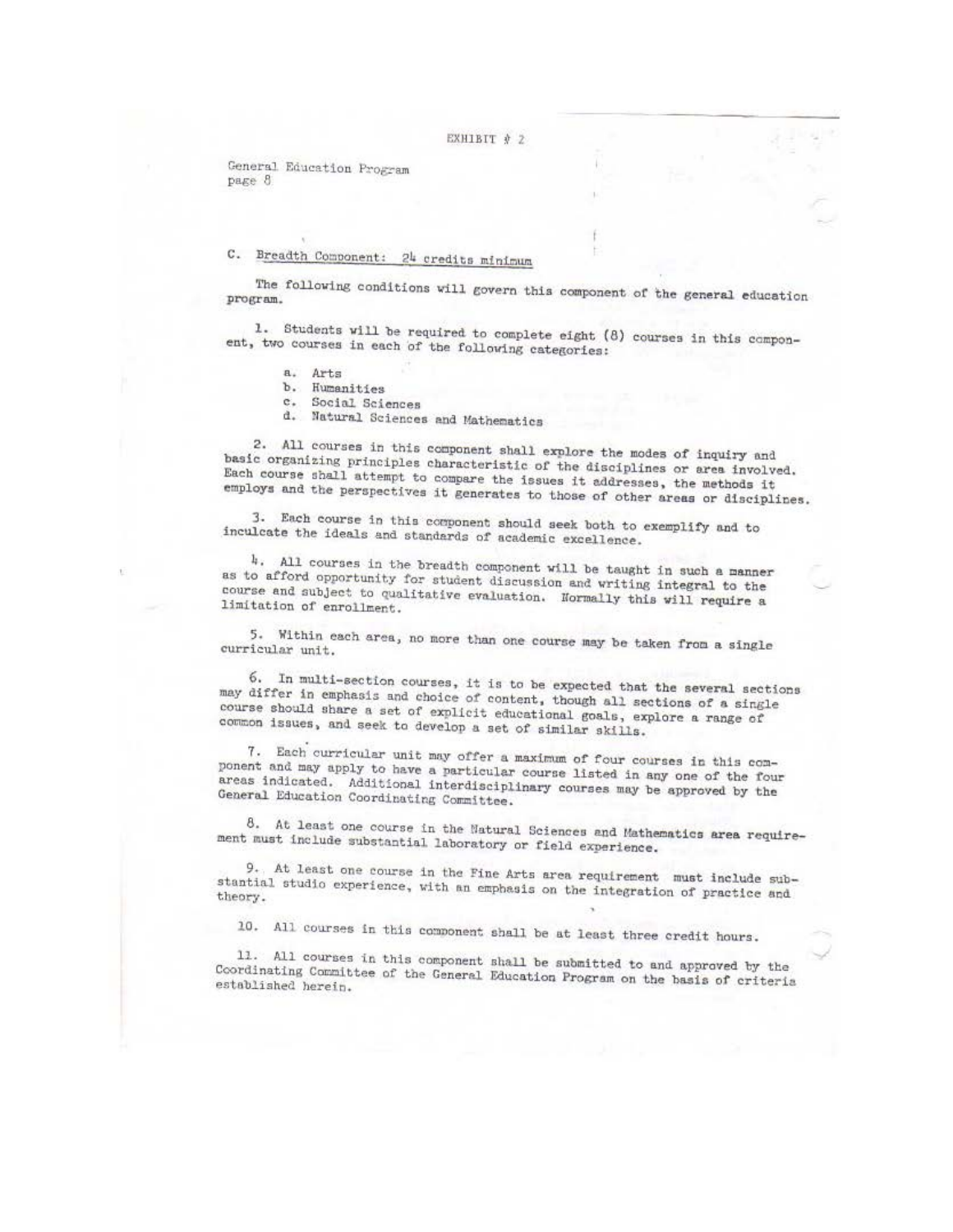progress from Freshmen Summer Orientation to Senior Check-Out without the benefit of counsel. The result could be - and the Task Force believes it often is - a distortion or evasion of the purposes of the Master Plan and the Goals of the Task Force. There is no doubt that many students graduate each year with wellconstructed cores" and electives, in addition to a well-chosen major to fit their Career goals. But the Task Force believes this happens in spite of rather than because of the operations of the present system. In short, the present system lacks an adequate enforcement mechanism.

 $\mathbf{r}$ 

÷

and with the CT in the Contract

ade atoma.<br>Solar productions in the

On the basis of these observations, it is our conclusion that the current core requirements at Brockport are seriously deficient as a means of providing a general education to our students.

 $-over =$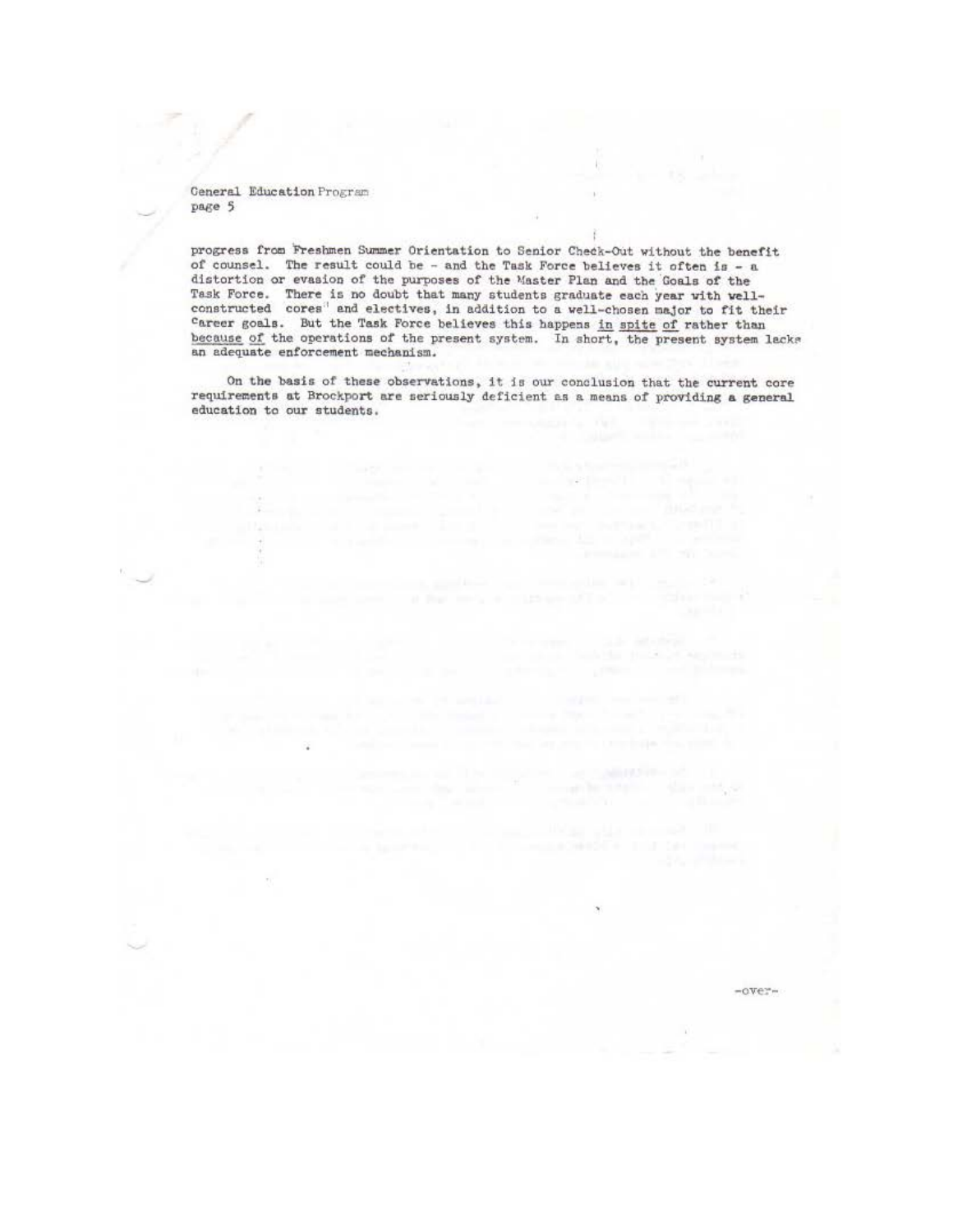General Education Program раде б

## General Education Curriculum

#### A. The Dimensions of Liberal Education

1. Students receive one credit for this component of the program. One credit reflects the amount of time students meet with their mentor/advisor, and the amount of time students devote to the substantive course content.

2. All entering full time Freshmen must enroll in this course during their first semester. (MAP students may substitute MAP 380 Life Planning for the Returning Adult Student.)

3. Mentor/advisors and their students should examine the nature, purposes, and scope of a liberal education. Among those areas that could be considered are: the personal and social value of a liberal education in the last quarter of the 20th century; the goals of a liberal education; the history and future of liberal education; and the relationship between a liberal education and the curriculum. This would provide an element of commonality and intellectual focus for the students.

4. Curricular units may offer sections designated to demonstrate the relationship between the curricular area and a liberal education in addition to #3 above.

5. Grading will be pass or fail (S/U). Grading will be based on the substantive content of the course and may be determined by regularly scheduled examinations, essays, assignments, etc. as specified by individual instructors.

6. The mentor/advisor will continue to serve as the student's academic advisor until the student secures a major advisor. The mentor/advisor will help students construct coherent programs, relevant to the students' needs, and monitor student progress during the Freshman year.

7. In addition, the instructor will be responsible for introducing students to the wide variety of available campus and community facilities (library, counseling center, career guidance center, etc.).

8. Participation in this component of the program is open to all faculty members and to any other member of the professional community with relevant qualifications.